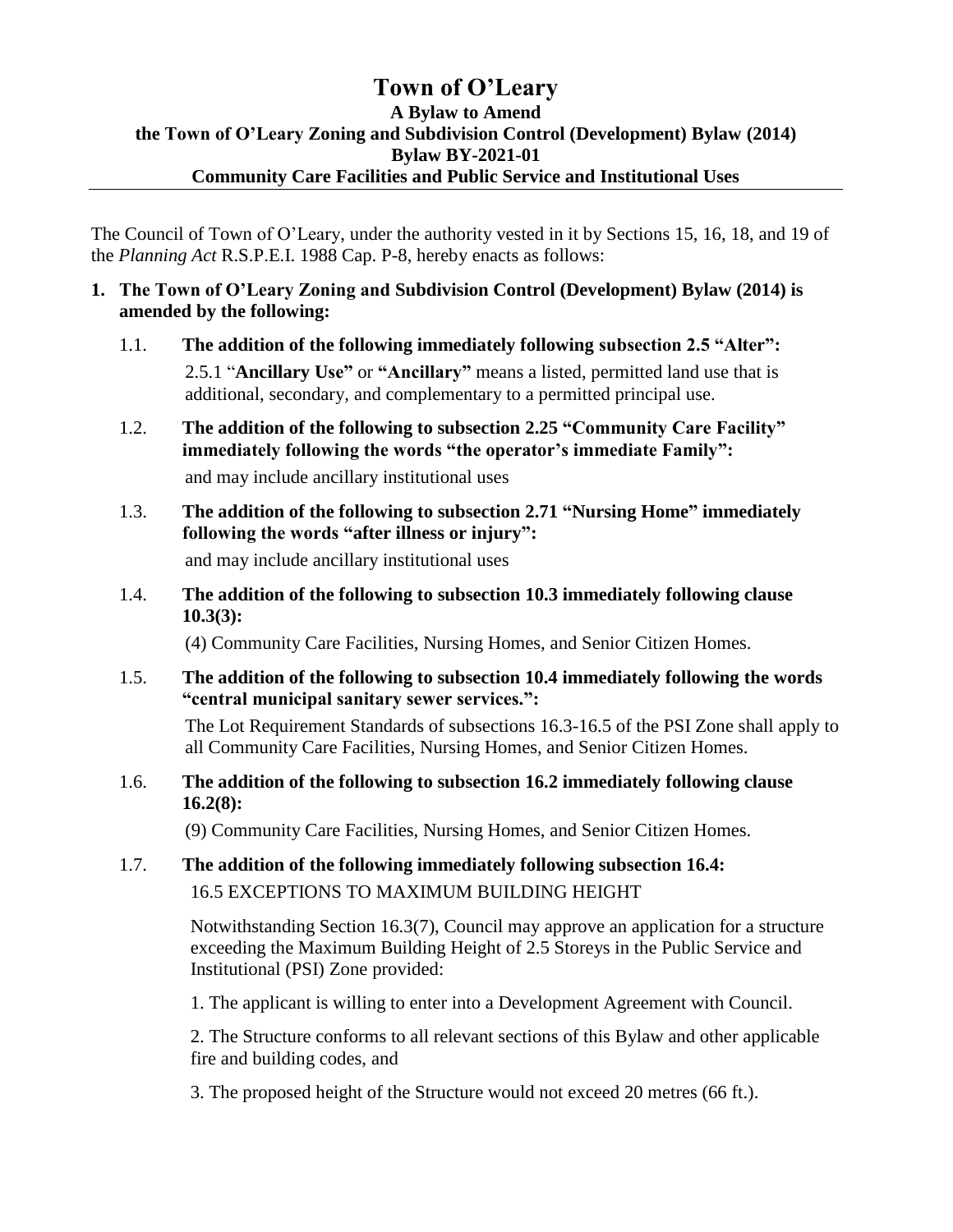## 1.8. **The deletion of the word 'stories' and the substitution of the word 'storeys' in the following:**

- a) Clause 8.4(7)
- b) Clause 9.4(7)
- c) Clause 10.4(7)
- d) Clause. 11.2(7)
- e) Clause 12.4(6)
- f) Subsection 14.5
- g) Clause 15.3(6)
- h) Clause 16.3(7)

### **2. Appendix "A", Official Zoning Map, of the Town of O'Leary Zoning and Subdivision Control (Development) Bylaw (2014) is amended by the following:**

The zoning of the portion of Parcel PID 474643 adjacent to Parcel PID 591529 on Royal Ave is designated as Multi-Family (R3), hereby excluding it from its former designation of Commercial (C1).



## **3. Effective Date**

3.1. This Amending Bylaw, Bylaw BY-2021-01, shall be effective on the date as signed below by the Minister of Agriculture and Land.